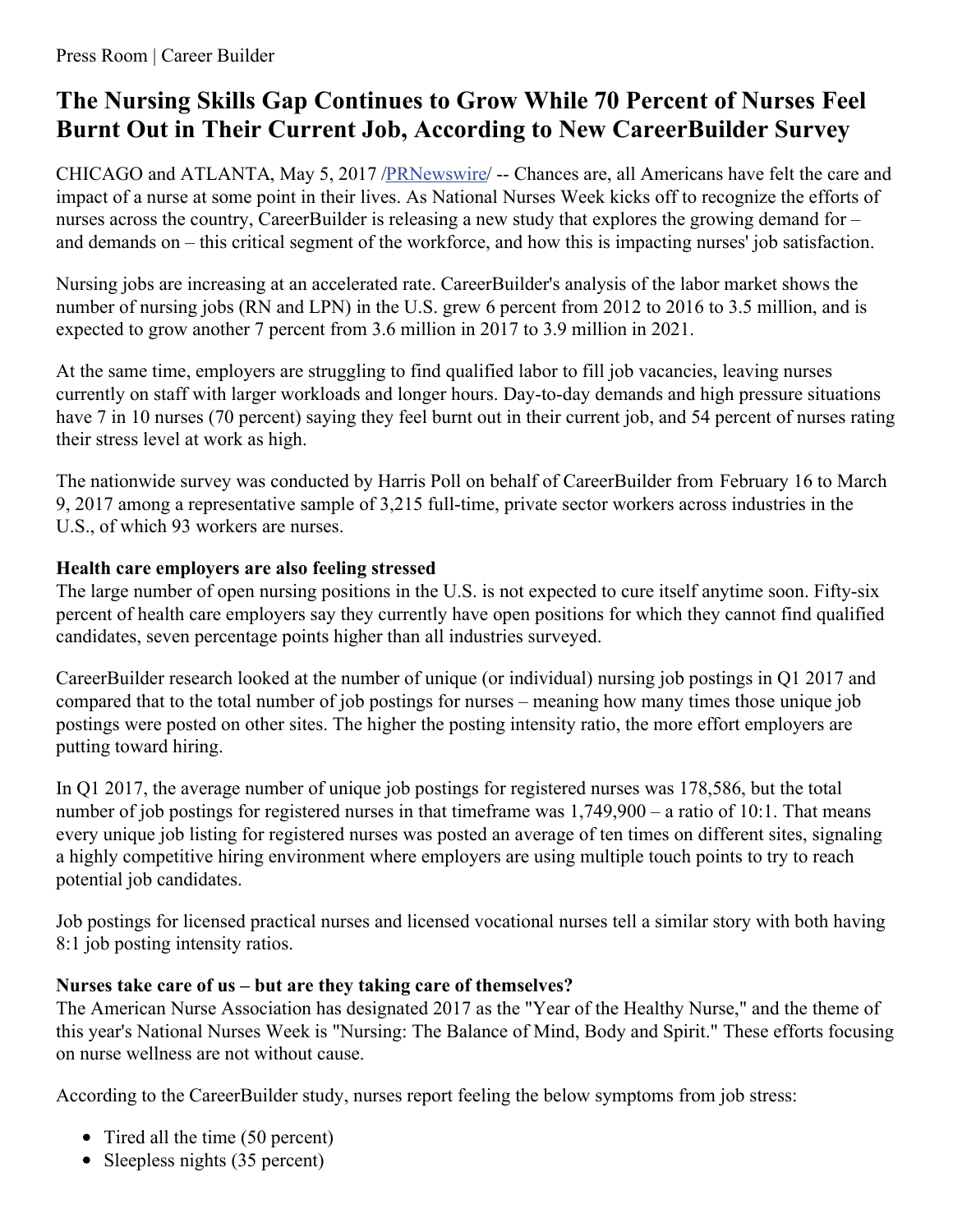- Weight gain (33 percent)
- $\bullet$  High anxiety (32 percent)
- Aches and pains (32 percent)
- Depression (19 percent) Seventy-eight percent of nurses say their company does not offer classes or programs to help employees manage stress.

"Nurses, the backbone of U.S. health care, often handle life or death situations, so this high level of stress may come as no surprise," said Rosemary Haefner, Chief Human Resources Officer at CareerBuilder. "However, high levels of stress sustained over a long-period of time can be a major detriment to one's health. Employers must ensure their nurses are getting the support they need, such as flexible schedules, expanded headcount or tools to deal with stress."

## **Satisfaction vs. dissatisfaction**

The good news is that despite high stress levels, the majority of nurses are happy in their jobs, but there are areas for improvement. While three quarters of nurses (76 percent) say they are satisfied with their jobs overall, a third (33 percent) are dissatisfied with their career progress, and 22 percent are dissatisfied with their work/life balance.

One quarter of nurses (26 percent) are dissatisfied with their pay and the same amount don't earn anywhere near their desired salary level.

Three in ten nurses (30 percent) are going back to school or getting a certification or training to make themselves more marketable this year, compared to 20 percent of U.S. workers across all industries. Eightyfive percent of nurses say that while they're not actively looking for a new job today, they would be open to one if they came across the right opportunity.

### **Survey Methodology**

This survey was conducted online within the U.S. by Harris Poll on behalf of CareerBuilder among 3,215 employees ages 18 and over (employed full-time, not self-employed, non-government) between February 16 to March 9, 2017, of which 93 workers are nurses (percentages for some questions are based on a subset, based on their responses to certain questions). With pure probability samples of 3,215 and 93, one could say with a 95 percent probability that the overall results have a sampling error of  $+/-1.73$  and  $+/-10.2$  percentage points, respectively. Sampling error for data from sub-samples is higher and varies.

### **About CareerBuilder®**

CareerBuilder is a global, end-to-end human capital solutions company focused on helping employers find, hire and manage great talent. Combining advertising, software and services, CareerBuilder leads the industry in recruiting solutions, employment screening and human capital management. It also operates top job sites around the world. Owned by TEGNA Inc. (NYSE:TGNA), Tribune Media (NYSE:TRCO) and McClatchy (NYSE:MNI), CareerBuilder and its subsidiaries operate in the United States, Europe, Canada and Asia. For more information, visit [www.careerbuilder.com](http://www.careerbuilder.com/).

### **Media Contact**

Rachel Nauen 773-353-3803 [rachel.nauen@careerbuilder.com](mailto:rachel.nauen@careerbuilder.com) <http://www.twitter.com/CareerBuilderPR>